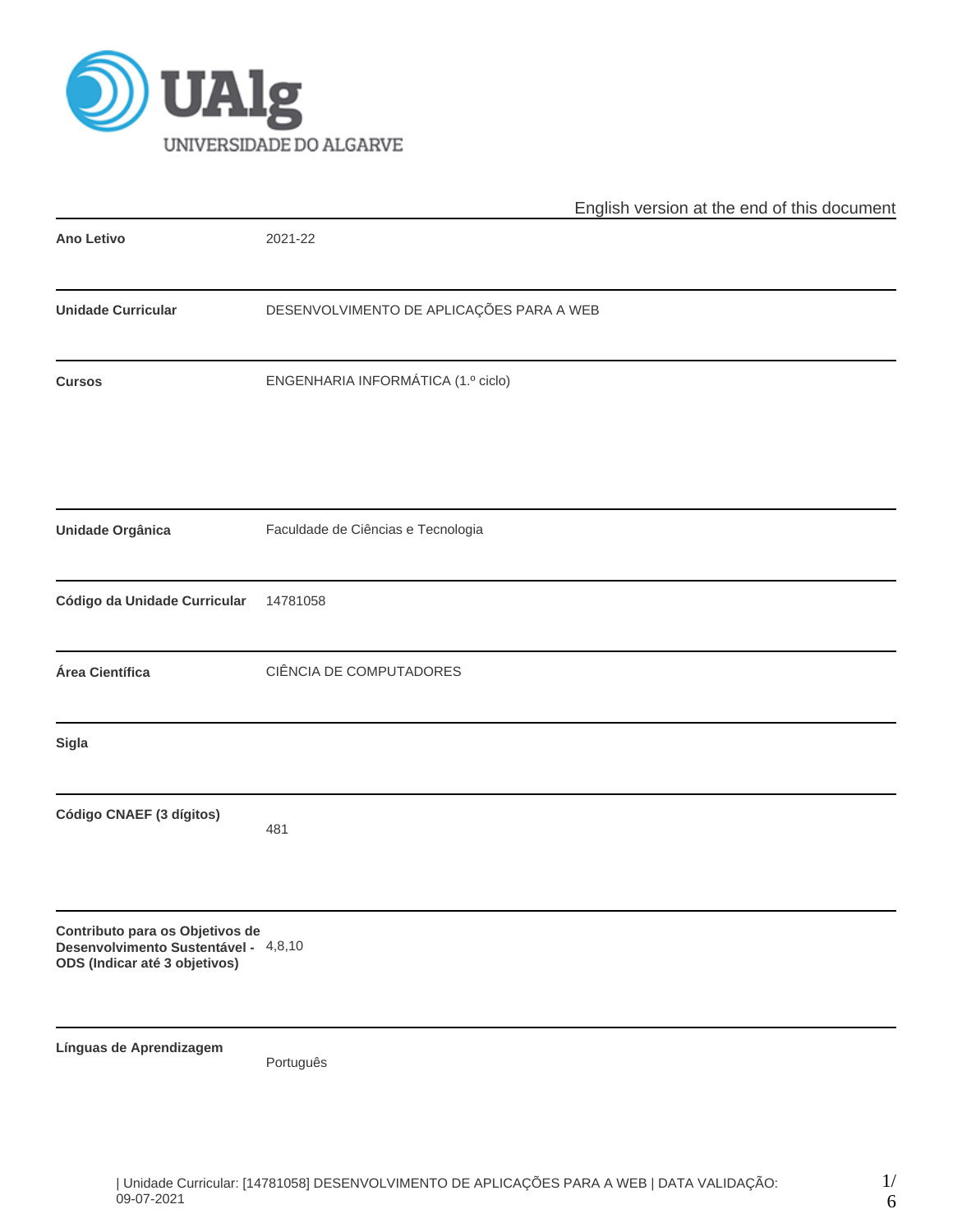

**Modalidade de ensino**

Presencial

**Docente Responsável** José Manuel Aguiar Tavares Bastos

| <b>DOCENTE</b>                    | <b>TIPO DE AULA</b> | <b>TURMAS</b> | <b>TOTAL HORAS DE CONTACTO (*)</b> |  |  |
|-----------------------------------|---------------------|---------------|------------------------------------|--|--|
| José Manuel Aguiar Tavares Bastos | ΡI<br>. .           | T1: PL1: PL2  | 28T; 56P'                          |  |  |

\* Para turmas lecionadas conjuntamente, apenas é contabilizada a carga horária de uma delas.

| <b>ANO</b> | <b>PERIODO DE FUNCIONAMENTO*</b> | <b>HORAS DE CONTACTO</b> | <b>HORAS TOTAIS DE TRABALHO</b> | <b>ECTS</b> |
|------------|----------------------------------|--------------------------|---------------------------------|-------------|
| 20         | ັ                                | 28T; 28PL                | 156                             |             |

\* A-Anual;S-Semestral;Q-Quadrimestral;T-Trimestral

# **Precedências**

Sem precedências

## **Conhecimentos Prévios recomendados**

Bases de Dados, Programação Imperativa, Redes de Computadores

#### **Objetivos de aprendizagem (conhecimentos, aptidões e competências)**

No final da disciplina o aluno deverá dominar conceitos e técnicas utilizadas para o desenvolvimento de aplicações baseadas na web:

- desenhar ou modificar páginas html realizadas utilizando um framework de layout;
- implementar o backend de uma aplicação web suportada por uma base de dados realizado no paradigma Model-View-Controller;
- programar em javascript funcionalidades de frontend de uma aplicação web;
- dominar conceitos de autenticação, validação de dados e segurança em aplicações web;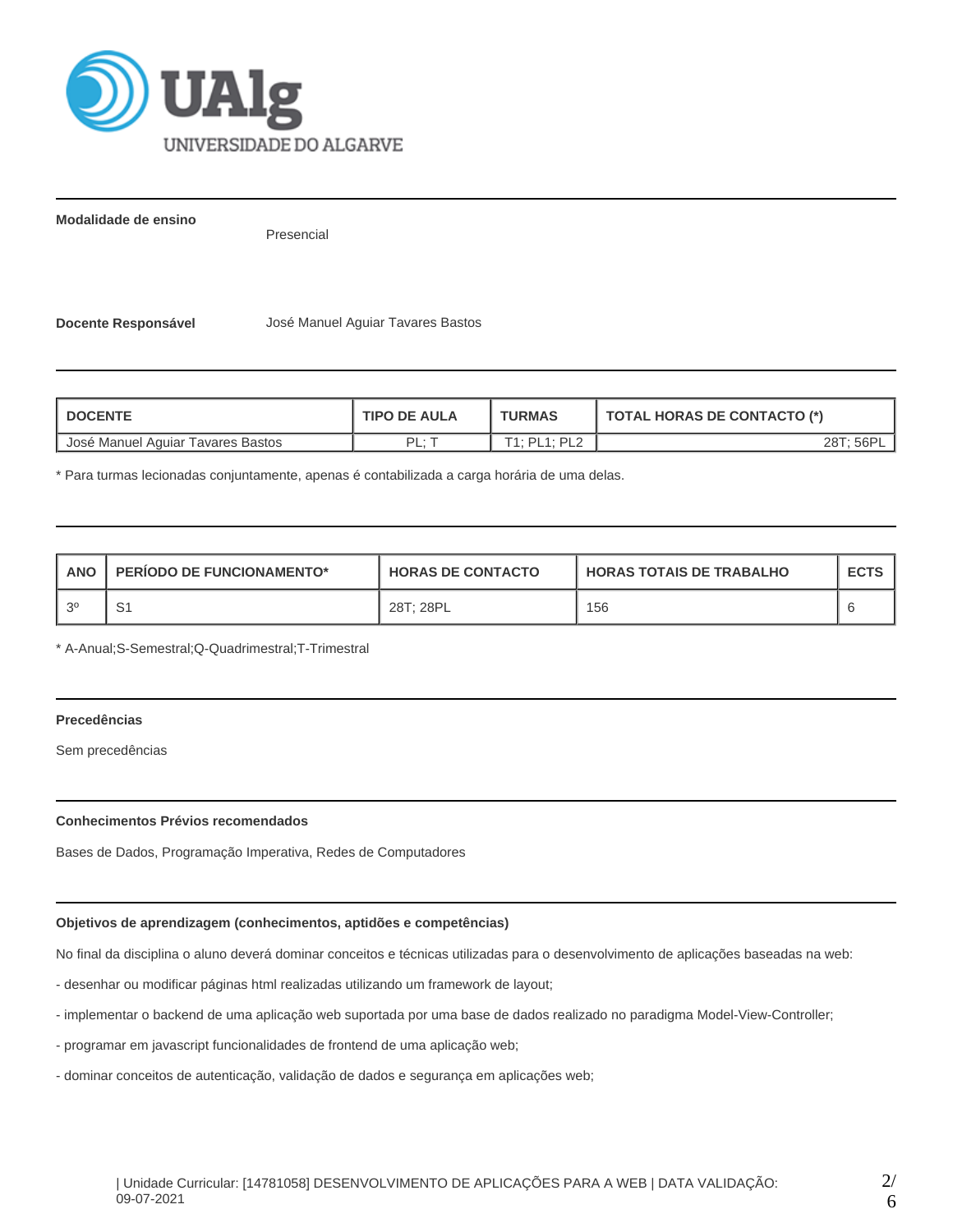

#### **Conteúdos programáticos**

Conceitos introdutórios, introdução à WWW. A Web como modelo cliente-servidor. Websites estáticos e websites dinâmicos. Queries em bases de dados. Autenticação, cookies, sessões. Servidores Web. Scripting do lado do servidor. Scripting do lado do cliente. Design de páginas, navegação e user-interface design. Frameworks.

## **Metodologias de ensino (avaliação incluída)**

Aulas Teóricas: Método expositivo

Aulas Laboratoriais: Aprendizagem baseada em problemas

A avaliação da disciplina é baseada na média ponderada

- Laboratórios validados (30%)
- Exame normal, exame de recurso (70%). Exige-se em exame a nota mínima de 7.0 valores para obter aprovação na disciplina.

Todos os alunos estão admitidos a exame

# **Bibliografia principal**

Web Database Application with PHP and MySQL (2nd edition) Hugh E. Williams & David Lane O´Reilly, 2004.

Webmaster in a Nutshell Stephen Spainhour & Robert Eckstein O´Reilly, 1999.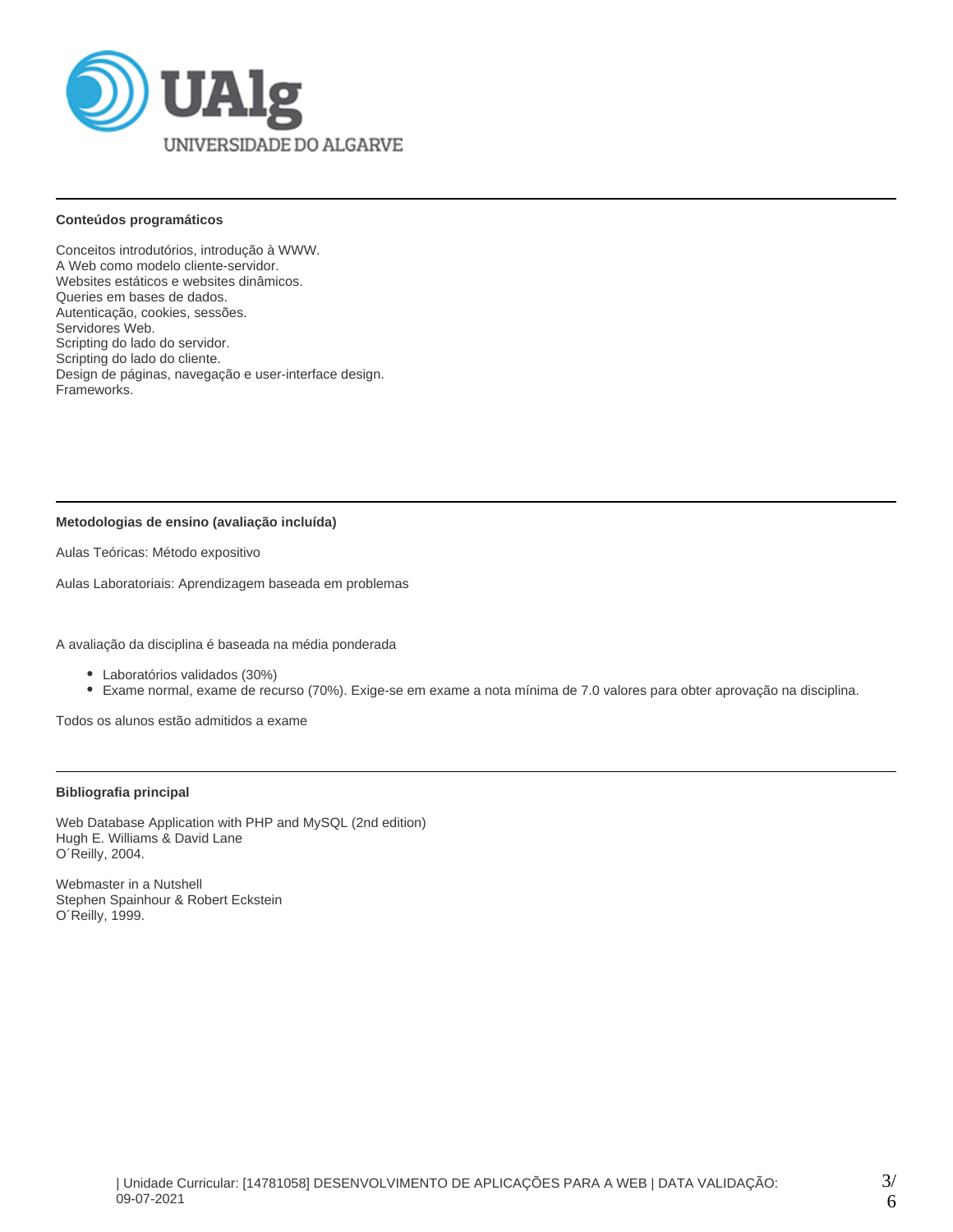

| <b>Academic Year</b>                                                                                   | 2021-22                                    |
|--------------------------------------------------------------------------------------------------------|--------------------------------------------|
| <b>Course unit</b>                                                                                     | DEVELOPMENT OF APPLICATIONS FOR THE WEB    |
| <b>Courses</b>                                                                                         | INFORMATICS (COMPUTER SCIENCE) (1st Cycle) |
| <b>Faculty / School</b>                                                                                | FACULTY OF SCIENCES AND TECHNOLOGY         |
| <b>Main Scientific Area</b>                                                                            |                                            |
| Acronym                                                                                                |                                            |
| <b>CNAEF code (3 digits)</b>                                                                           | 481                                        |
| <b>Contribution to Sustainable</b><br><b>Development Goals - SGD</b><br>(Designate up to 3 objectives) | 4,8,10                                     |
| Language of instruction                                                                                | Portuguese                                 |
| <b>Teaching/Learning modality</b>                                                                      | Presencial                                 |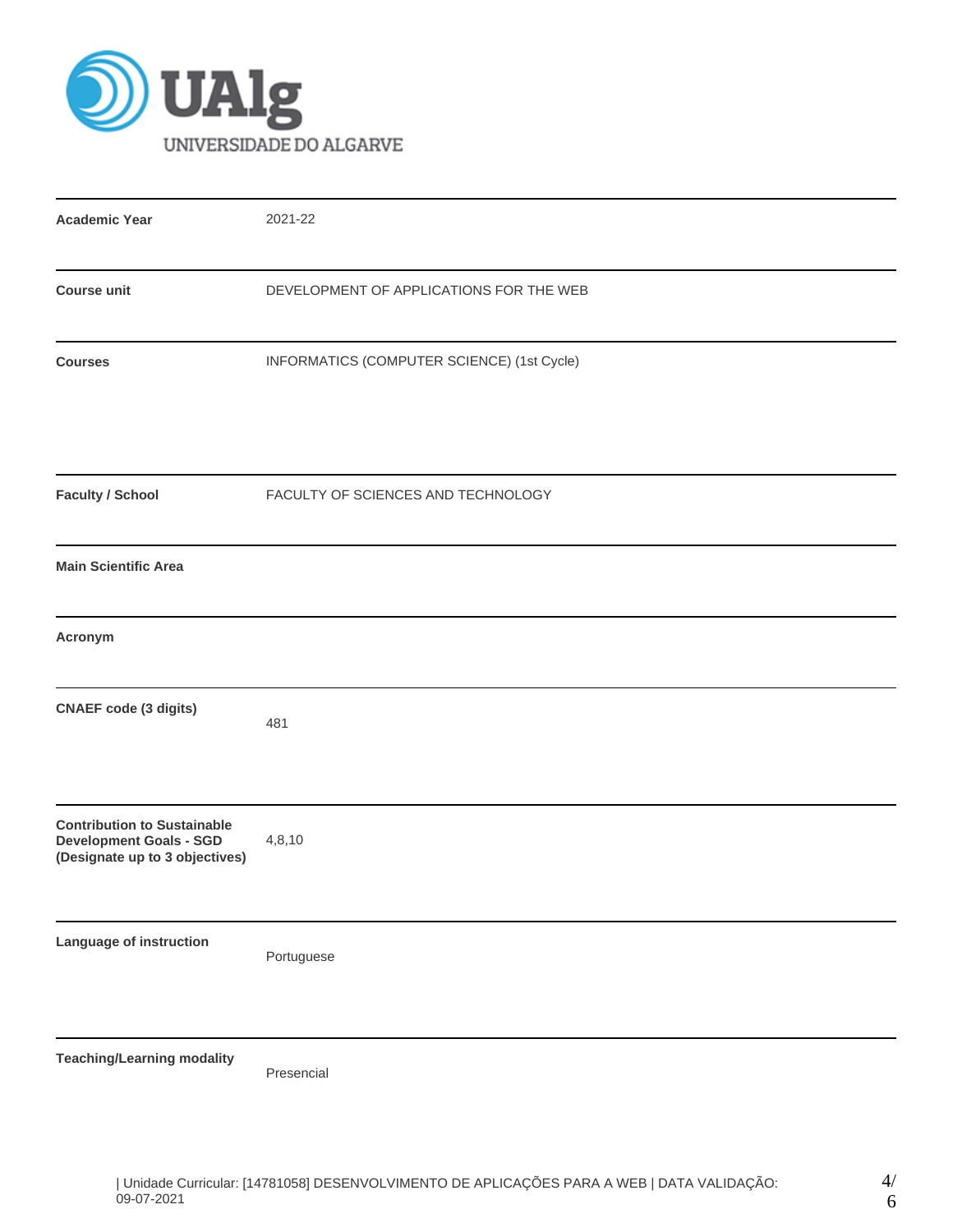

**Coordinating teacher** José Manuel Aguiar Tavares Bastos

| <b>Teaching staff</b>             | Type      | <b>Classes</b>              | <b>Hours</b>       |  |
|-----------------------------------|-----------|-----------------------------|--------------------|--|
| José Manuel Aquiar Tavares Bastos | DI<br>. . | $T1.$ DI $1.$ DI $2.$<br>-- | 56P<br>ാഠా<br>ZO I |  |

\* For classes taught jointly, it is only accounted the workload of one.

| Con |                   | TD. |                   | <b>Trea</b> |    |    | otal |
|-----|-------------------|-----|-------------------|-------------|----|----|------|
|     | $n_{\rm B}$<br>'4 | 110 | $\mathbf{r}$<br>״ | ١Ю          | ШC | IЮ | эť   |

T - Theoretical; TP - Theoretical and practical ; PL - Practical and laboratorial; TC - Field Work; S - Seminar; E - Training; OT - Tutorial; O - Other

## **Pre-requisites**

no pre-requisites

#### **Prior knowledge and skills**

Database Design, basic programming skills, computer networks and protocols.

## **The students intended learning outcomes (knowledge, skills and competences)**

At the end of the course the student masters concepts and techniques used to develop web-based applications.

- design or modify html pages with the help of a layout framework;
- Implement the backend of a web application supported by a database built using the Model-View-Controller paradigm;
- program in javascript frontend functionalities of a web application;
- master concepts of authentication, data validation and security in web applications;